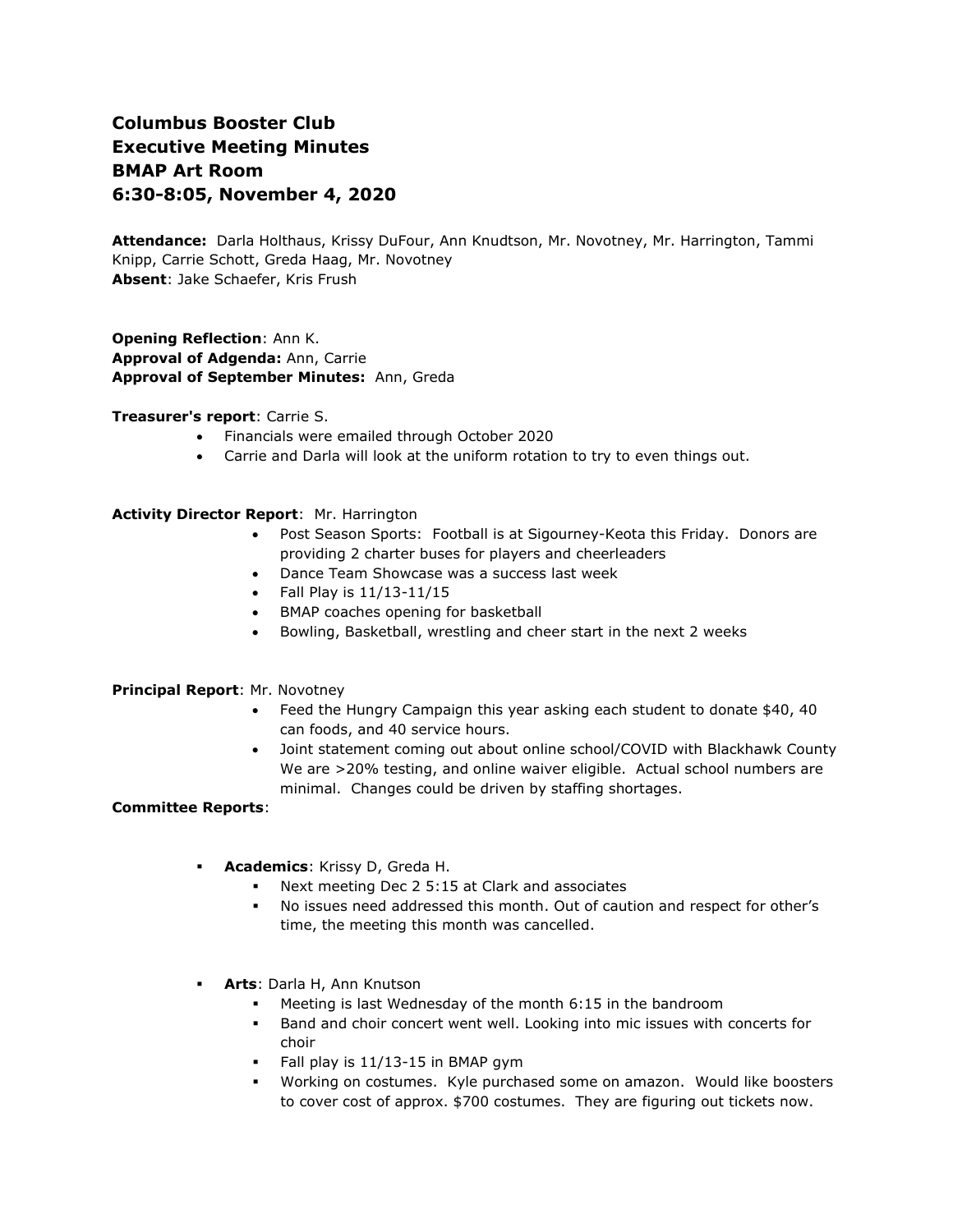Microphone fundraising didn't happen. Will be renting microphones. Cost could be \$3000, but might get as low as \$900.

- Coffee shop happened and was successful
- Spring Musical upcoming. Would like overall support of the school for preparations (art student help with set painting/program design, sewing classes help with costumes etc)
- **Alum**: Jake S-
	- No report
- **Athletics**: Tammi Knipp
	- Need ideas of what to do, how to increase membership and what to address at meetings
	- Discussed having co-chairs to not put the committee on one person, help Taylor with the varsity letters/awards, the handbook may need updated for COVID restrictions. Do you go to the coaches to try to have a parent identified who would benefit from the handbook? Can we get coaches involved to get representation?
- **Membership**: Kris F
	- Total membership is \$2528 right now.
	- Having difficulty reconciling. Could be off due to fees for square. Carrie is working on this.

## ▪ **Concessions**:

- Karey S. has resigned.
- Karey is working to get things in from the football concessions. Darla will check and see if she needs help and when this would happen.
- Darla spoke with Columbus leadership about possible feasibility of a paid position due to the hours commitment.
- Discussed concessions for Fall Play. Mr. Novotney said if food was sold at the event, they would need to limit the attendance more due to masks off to eat. Ann will talk with Kyle to discuss the limitations of having conessions.
- Next concession would be Black Friday. Historically Girls Soccer has staffed this and got a portion of sales. Discussed the Mat Club staffing this for a portion, but it is felt they would not have enough volunteers.
- Discussed how groups may be compensated for concessions (ie. Club activities like Sailor Nation and YSF) Mr. Novotney said at BMAP the customary amount was 20% of sales.

### ▪ **Columbus Stuff**:

- Fall apparel sale is complete.
- **Website**: Everyone.
	- Update each area. Send changes to Sarah Smith

#### **Closed session:**